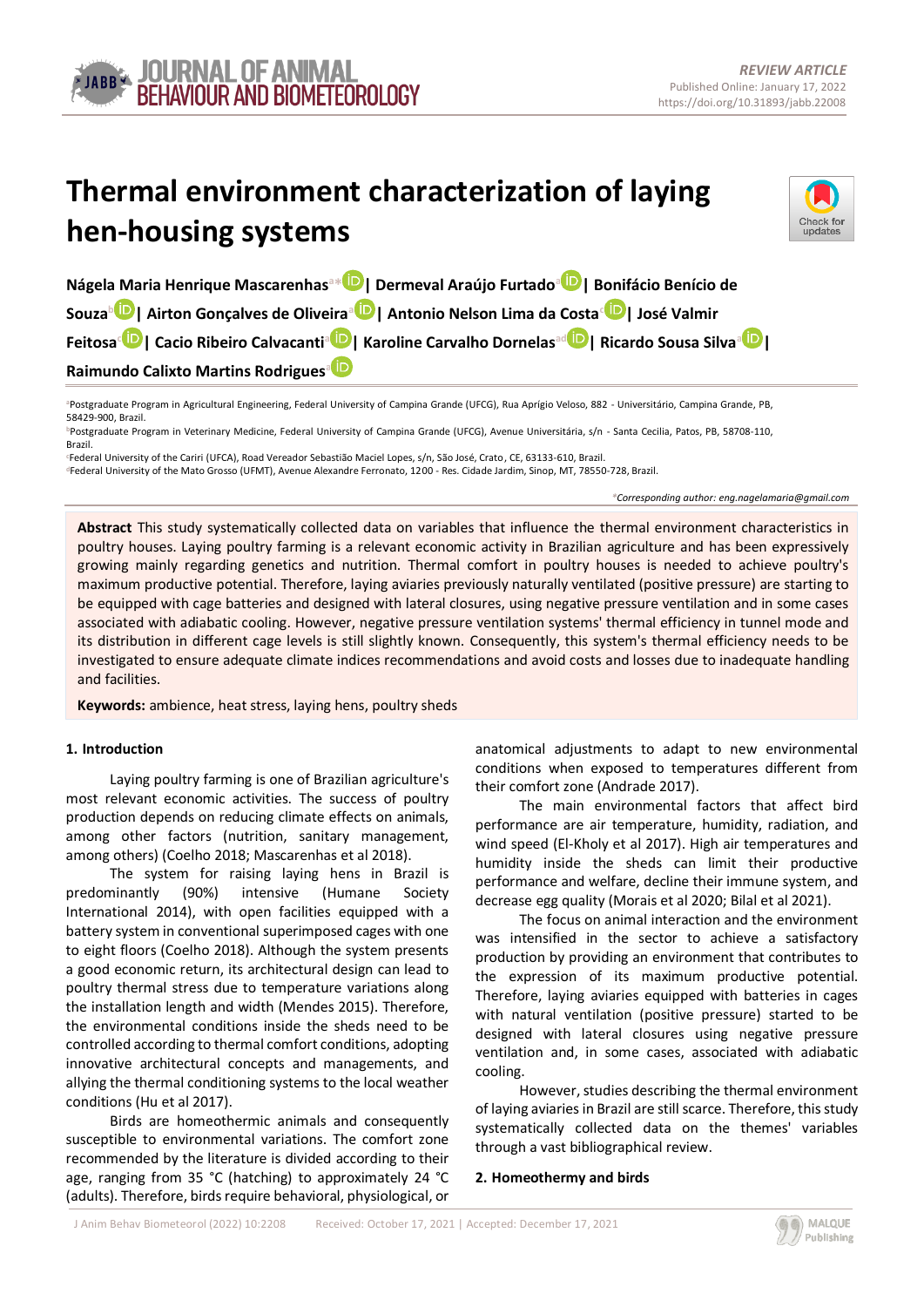The animal welfare concept is characterized as the state of complete physical and mental health in harmony with the environment in which it inhabits. When birds are subjected to thermal stress (cold or heat), they seek to maintain their homeostasis (Saeed et al 2019; Mascarenhas et al 2018).

Birds can maintain their body temperature throughout the year because they are homeothermic animals (Saeed et al 2019). However, thermoregulatory mechanisms are only effective in thermoneutral zones (27.5 to 37.7 °C) (Scanes 2015). The general characteristics of thermoregulation in birds are similar to those in other animals. Nevertheless, birds also use plumage, fat isolation, and salt glands (Scanes 2015).

Furthermore, birds can regulate body temperature using the heat generated in their bodies, comparable to endothermic animals(Melo et al 2016). Variations within and beyond this temperature range may be due to certain physiological conditions(sex, physiological activity, race, age, body weight, molting period, cuttlefish), feeding state (body temperature increases during feed digestion), and the external environment (Farag and Alagawany 2018).

Among the environmental factors, thermal factors(air temperature, relative humidity, solar radiation, and wind speed) are the ones that most affect birds. Thermal factors can impair their vital functions (maintaining their homeotherm), obtained through sensitive and latent heat (Silva et al 2017). Therefore, facilities must provide a thermally comfortable environment for birds (Reis and Freitas 2020).

#### **3. Thermal and environmental requirements for laying hens**

Birds behave like a thermodynamic system, constantly exchanging energy with the environment. Therefore, the external environment directly influences the internal changes in their organisms, leading to physiological adjustments that act directly and immediately on their behavioral, productive, and reproductive responses (Baêta and Souza, 2010; Mendes, 2015).

Thermoneutrality is achieved under thermal comfort conditions, where the energy given off by the animal to maintain homeothermy is minimal, and there is no interference in production (Andrade 2017; Saeed et al 2019). Therefore, recognizing the critical threshold of superior and inferior temperatures is crucial because the birds activate their thermoregulatory mechanisms in this range.

In conventional systems (cages), birds can have their metabolism modified by several factors, highlighting thermal stress situations, more energetic formulation of the feed provided, or larger food intake (increasing the production of metabolic heat). Together, these factors contribute to an imbalance in the thermoregulatory system (Melo et al 2016; Tan and Knight 2018). In addition to these factors, the use of lamps and motors, birds metabolism, thermal radiation from the roof, and use of side curtains are extra sources of heat energy inside the poultry houses (Huang 2017), resulting in a hostile environment for birds.

Environments with high relative humidity tend to keep excreta moist, providing conditions for pathogenic microorganisms proliferation and making waste removal difficult in facilities equipped with mats (Chen et al 2015). On the other hand, environments with low relative humidity (lower than 30%) lead to excessive dust production, resulting in many microorganisms suspended in the air and considerably increasing the emergence of respiratory diseases in birds and workers (Mendes 2015).

Birds' average body temperature is between 41 and 42 °C (Nazareno et al 2009). Therefore, their thermoregulatory capacity to cold is higher than their capacity to react to heat (Farag and Alagawany 2018). The lower limit of the comfort zone for adult birds is generally 12 °C, which is 30 °C below their body temperature. In comparison, the upper limit is approximately 47 °C, which is only 5 °C above their body temperature.

The main heat dissipation mechanism in birds is respiratory evaporation once they do not have sweat glands. In a comfortable environment, breathing eliminates around 8% of the heat produced, while under environmental conditions above the thermal comfort zone (35 °C), breathing eliminates 40% (He et al 2019). Excessive use of the respiratory mechanism for heat loss can cause serious problems. The increase in respiratory rate can generate endogenous heat and, instead of dissipating heat, birds would be depositing more heat inside their body.

In addition to raising the caloric increase within birds' bodies, another serious consequence of the increase in respiratory frequency is acid-base imbalance. Excessive ventilation results in the high-level elimination of carbon dioxide  $(CO<sub>2</sub>)$ , which is the final product of carbohydrates, lipids, and proteins oxidation.  $CO<sub>2</sub>$  reacts with H<sub>2</sub>O under the enzymatic action of carbonic anhydrase, forming carbonic acid (H<sub>2</sub>CO<sub>3</sub>). H<sub>2</sub>CO<sub>3</sub> is an essential blood pH buffer; therefore, low  $CO<sub>2</sub>$  concentration decreases  $H<sub>2</sub>CO<sub>3</sub>$  concentration, resulting in alkalosis(increase in blood pH) (Abbas et al 2017; He et al 2019).

Egg production is directly affected by alkalosis because alkalosis reduces the concentration of diffusible or free calcium used for shell formation. Consequently, this mineral imbalance can result in small, thin-shelled eggs (Abbas et al 2017). Birds' responses to heat stress were outlined by Borges et al. (2003), as shown in Figure 1.

## **4. Housing for laying hens**

Brazil is the seventh-largest egg producer globally and the largest producer in South America, where it holds 55% of all production (Avicultura Industrial 2016). Approximately 90% of laying birds are housed in battery cage systems (Humane Society International 2014) in Brazil because of their good economic return.

Initially, cages were used individually to check daily egg production, facilitating the disposal of unproductive animals. However, birds with high productivity emerged due to genetic advancement, enabling production at high densities (Mendes 2015). Accordingly, manual work was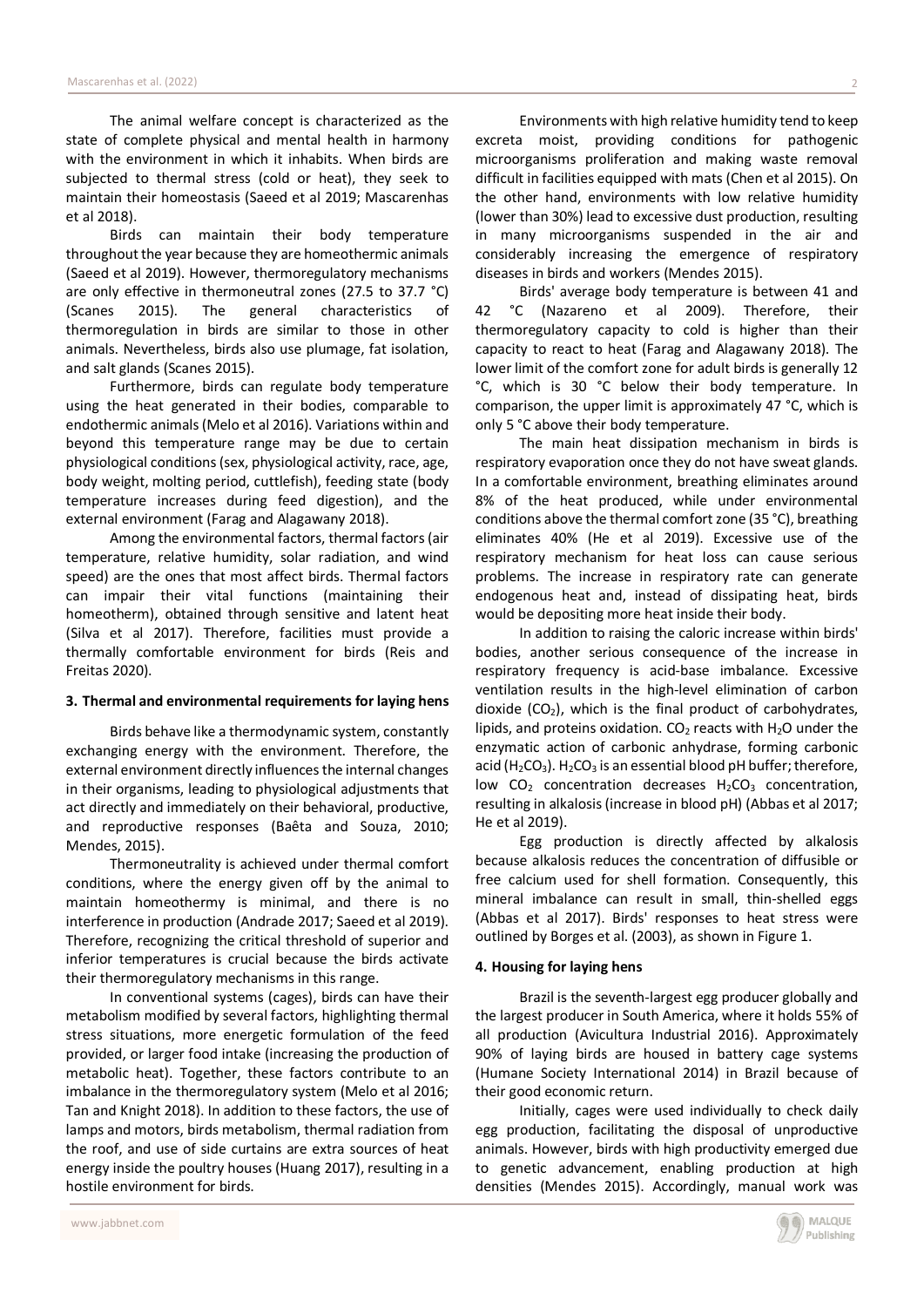reduced due to the automation of poultry sheds, allowing to house more birds per area using up to eight levels of overlapping cages (Yousaf et al 2019).

In battery cage systems, the disposition can occur in several ways (Figure 02), aiming to facilitate activity management. The aviaries are rectangular (varied dimensions), open with or without automation (Telatin Jr 2007).

However, the use of cages receives several criticisms, mainly due to the limited space and high density, which restrict the natural behavior of birds, causing discomfort and stress. In addition to the high incidence of problems in birds' bone structure (Shields and Duncan 2008), cages contribute to problems in their feet due to the cage's floor.

Some authors advocate the use of litter and nests (Pereira et al 2013; Chen et al 2015), where the bird can better express its natural behavior, considerably reducing stress. Due to the foreign market requirements, laying poultry is increasingly competitive with an intensification in nesting systems use, aiming to meet the fifth freedom, allowing the bird to express its natural behavior, and improving the laying performance (Barbosa Filho et al 2007).



**Figure 1** Representative diagram of the physiological responses of birds to heat stress. Source: Borges et al (2003).



**Figure 2** Layout of the cages in the conventional housing system for laying birds. A – vertical, B – Pyramidal, C and D 2-story pyramid. Source: Telatin Jr (2007).

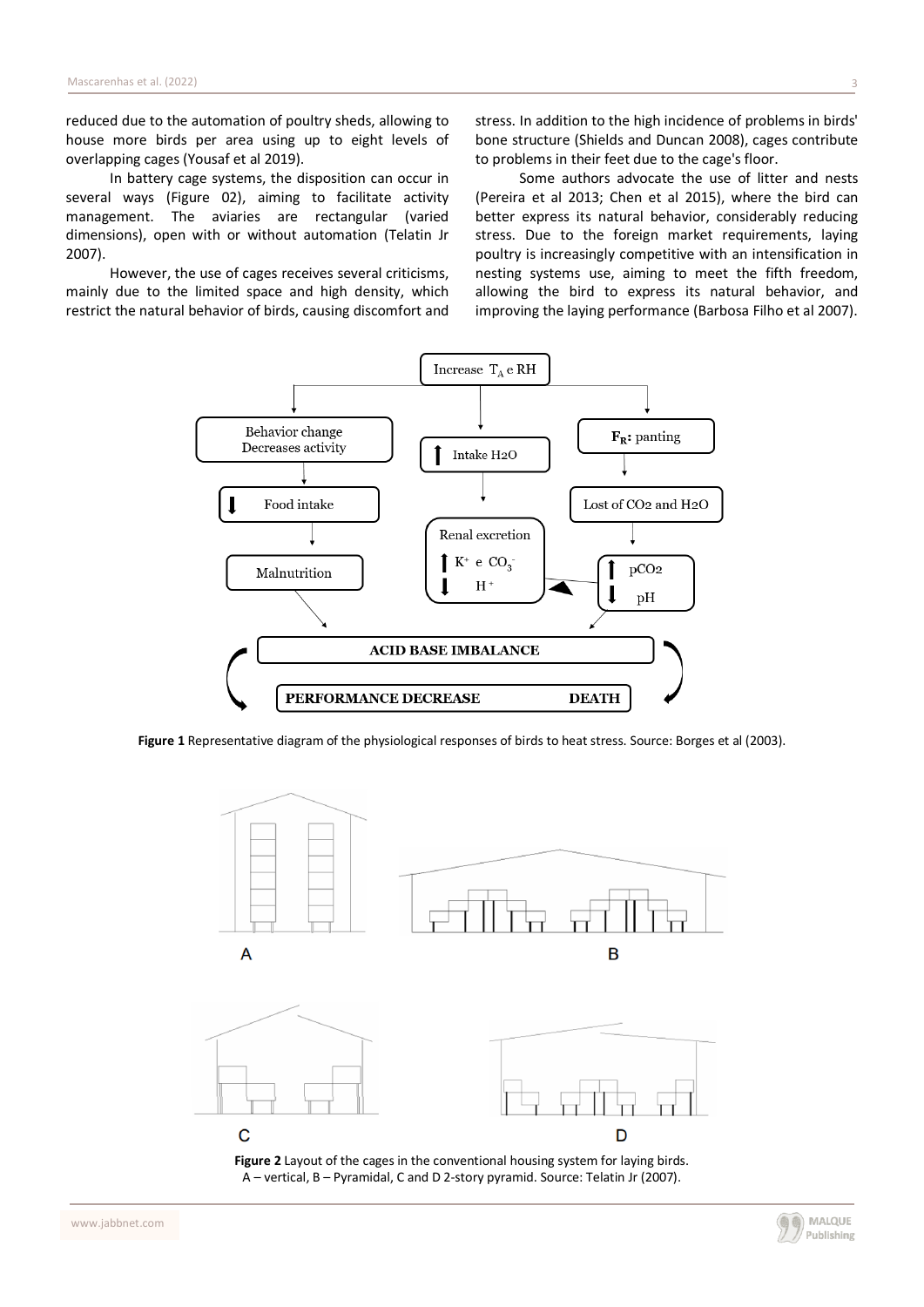#### **5. Air conditioning of poultry houses**

The typology most used in Brazilian poultry facilities is open sheds with curtains for lateral closing (Mendes 2015). In this type of installation, ventilation occurs naturally and is controlled only by opening or closing curtains according to the temperature inside the installation.

Although natural ventilation is quite viable, it does not always allow air quality control, adequate oxygen levels, elimination of harmful gases (ammonia and  $CO<sub>2</sub>$ ), and moisture and odors control (Baêta and Souza 2010).

Ventilation intensity is essential for comfortable facilities that use natural ventilation once low-speed winds lead to high-temperature zones inside the aviaries. Therefore, mechanical ventilation is necessary to meet the demands. One of the main advantages of using mechanical ventilation is homogeneous air distribution.

Negative pressure ventilation in tunnel mode is widespread in broiler production in Brazil. For laying birds, this type of longitudinal ventilation creates a gradient of up to 6 °C along the aviary and an even better temperature inside the shed. In addition, birds are housed at different levels concerning the floor due to the cages arrangement (Silva et al 2013). Negative pressure ventilation has a smaller interior amplitude when compared to natural ventilation, except for cages positioned near the east and west faces of the naturally ventilated aviary. Moreover, the temperatures inside the cages are significantly different from the temperatures in the hallways of the warehouses (Mendes 2015).

Mechanical ventilation is achieved by negative pressure or positive pressure. Negative pressure consists of removing air through exhaust fans, while positive pressure consists of forcing air into the installation (Nascimento et al 2011). Ruzal et al (2011), evaluated the effect of ventilation on egg production and quality. Their results showed that birds exposed to high temperatures reduced production but recovered production when exposed to adequate ventilation.

## **6. Final Considerations**

The Brazilian poultry industry had an expressive growth in the last decades, mainly concerning genetics and nutrition. However, thermal comfort in poultry houses is needed to achieve poultry's maximum productive potential.

The producers have already assimilated such concern, who started to invest in upgrading poultry sheds and installing negative pressure ventilation systems in tunnel mode. The thermal efficiency and its distribution in the different cage levels of this ventilation system is slightly known; therefore, further investigations on this subject to find such information are encouraged.

## **Conflict of Interest**

The authors have no conflicts of interest related to the present review.

## **Funding**

This research did not receive any financial support.

#### **References**

Abbas G, Mahmood S, Haq A, Nawaz H (2019) effect of dietary inclusion of sodium bicarbonate on blood profile of caged layers during summer. Pakistan Journal of Agricultural Sciences. doi: 10.21162/PAKJAS/17.5014

Andrade RR (2017) Determinação da faixa de conforto térmico para galinhas poedeiras na fase inicial de criação. Dissertation, Universidade Federal de Viçosa.

Avicultura Industrial (2016) AveSui: Brasil é sétimo maior produtor mundial de ovos 2016. [https://www.aviculturaindustrial.com.br/imprensa/brasil-e](https://www.aviculturaindustrial.com.br/imprensa/brasil-e-setimo-maior-produtor-mundial-de-ovos/20171113-144114-a215)[setimo-maior-produtor-mundial-de-ovos/20171113-144114-a215.](https://www.aviculturaindustrial.com.br/imprensa/brasil-e-setimo-maior-produtor-mundial-de-ovos/20171113-144114-a215) Access on: November 1, 2019.

Baêta FC, Souza CF (2010) Ambiência em edificações rurais: conforto animal. Editora UFV, Viçosa.

Barbosa Filho JAD, Silva IJO, Silva MAN, Silva CJ (2007) Avaliação dos comportamentos de aves poedeiras utilizando sequência de imagens. Engenharia Agrícola. 27: 93-99.

Bilal RM, Hassan F, Farag MR, Nasir TA, Ragni M, Mahgoub HAM, Alagawany M (2021) Thermal stress and high stocking densities in poultry farms: Potential effects and mitigation strategies. Journal of Thermal Biology. doi: [doi.org/10.1016/j.jtherbio.2021.102944](https://doi.org/10.1016/j.jtherbio.2021.102944)

Borges SA, Maiorka A, Silva AVF (2003) Fisiologia do estresse calórico e a utilização de eletrólitos em frangos de corte. Ciência Rural 33:975-981.

Castilho VAR, Garcia RG, Lima ND, Nunes KC, Caldara FR, Nääs IA, Barreto B, Jacob FG (2015) Bem-estar de Galinhas Poedeiras em Diferentes Densidades de Alojamento. Revista Brasileira de Engenharia de Biossistemas. 9:122-131.

Chen Z, Wang H, Ionita C, Luo F, Jiang X (2015) Effects of chicken litter storage time and ammonia content on thermal resistance of desiccation-adapted Salmonella spp. Applied Environmental Microbiology 81:6883-6889.

Coelho DJR (2018) Ambiente térmico e aéreo de aviários sólidos de frangos de corte acondicionados artificialmente para condições climáticas do Brasil e Portugal. Thesis. Universidade Federal de Viçosa.

El-Kholy MS, El-Hindawy MM, Alagawany M, Abd El-Hack ME, El-Sayed SAA (2017) Dietary supplementation of chromium can alleviate negative impacts of heat stress on performance, carcass yield, and some blood hematology and chemistry indices of growing Japanese quail. Biological Trace Element Research doi: 10.1007/s12011-017-0936-z.

Farag MR, Alagawany M (2018) Physiological alterations of poultry to the high environmental temperature. Journal Thermal of Biology 76:101-106.

He S, Li S, Arowolo MA, Yu Q, Chen F, Hu R, He J (2019) Effect of resveratrol on growth performance, rectal temperature and serum parameters of yellow-feather broilers under heat stress. Animal Science Journal. doi: doi.org/10.1111/asj.13161

Hu Y, Cheng H, Tao S (2017) Environmental and human health challenges of industrial livestock and poultry farming in China and their mitigation. Environment International. doi: doi.org/10.1016/j.envint.2017.07.003

Huang S (2017) Upregulation of TLR4 mRNA Expression Levels in Broiler Chickens under Acute Heat Stress. Brazilian Journal Poultry Science. doi: doi.org/10.1590/1806-9061-2016-0344

Humane Society International – HIS (2014) As superlotadas gaiolas em bateria: A vida das galinhas poedeiras no Brasil. [http://www.hsi.org/portuguese/issues/gaiolas\\_de\\_bateria.html.](http://www.hsi.org/portuguese/issues/gaiolas_de_bateria.html) Access on: April 30, 2014

Mascarenhas NMH, Costa ANL, Pereira MLL, Caldas ACA, Batista LF, Andrade ELG (2018) Thermal conditioning in the broiler production: challenges and possibilities. Journal of Animal Behavour and Biometeorology 6:52-55.

Mendes MASA (2015) Caracterização do ambiente térmico de aviários de postura, em sistemas verticais, ventilados naturalmente e por pressão negativa em modo túnel. Thesis, Universidade Federal de Viçosa.

Morais FTL, Lopes Neto JP, Santos AM, Leite PG, Cavalcanti RG (2020) Conforto térmico e desempenho de poedeiras na fase inicial. Energia na agricultura. doi: doi.org/10.17224/EnergAgric.2020v35n3p388-394

Nascimento GR, Pereira DF, Näas IA, Rodrigues LHA (2011) Índice fuzzy de conforto térmico para frangos de corte. Engenharia Agrícola 31:219-229.